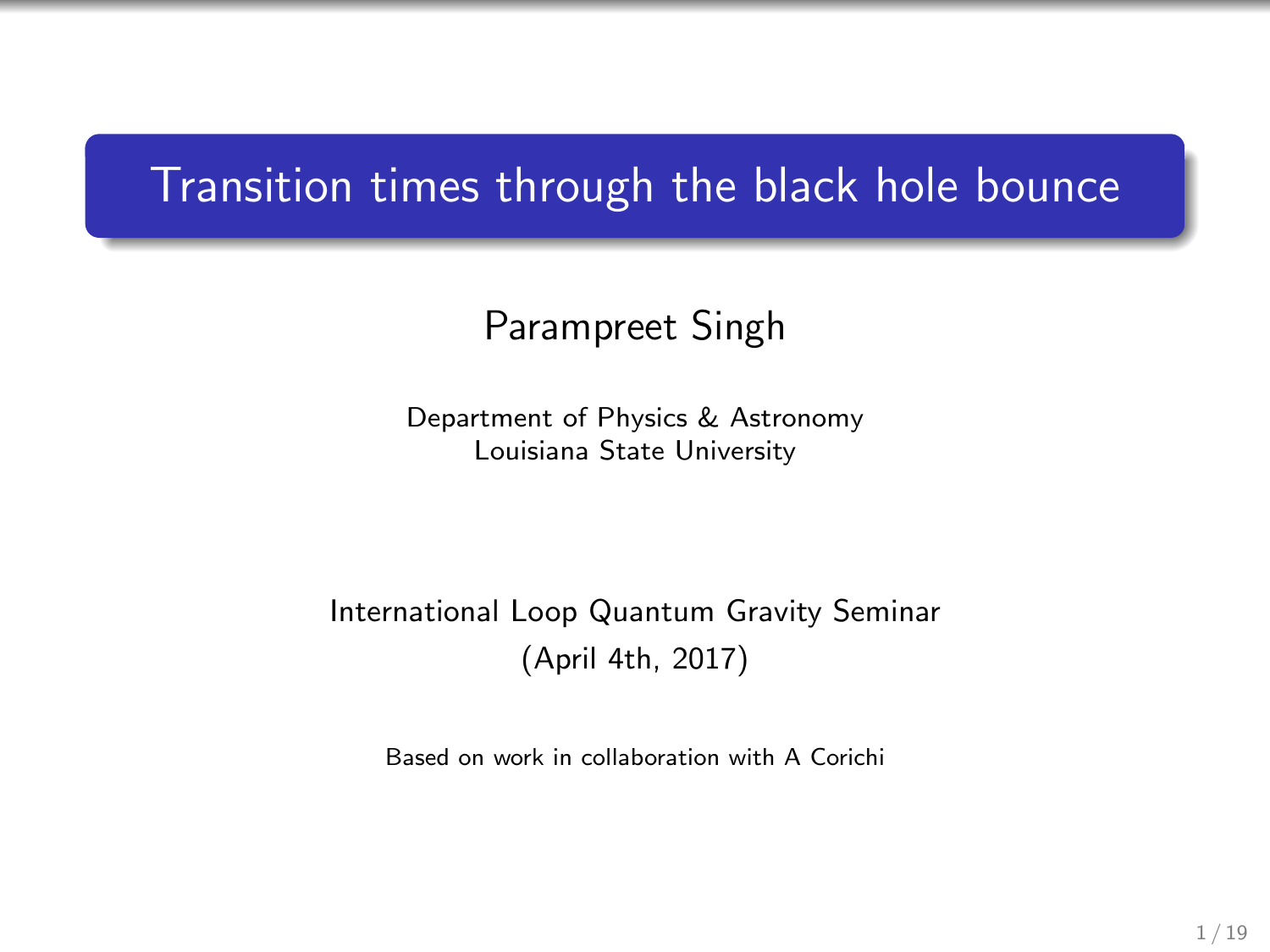### Introduction

In the last decade, there have been many concrete examples of singularity resolution using loop quantum gravitational effects. Central singularities in black holes can be eliminated (Ashtekar, Bojowald

(06); Modesto (06); Boehmer, Vandersloot (07); Campiglia, Gambini, Pullin, Olmedo, Rastgoo (07-15));

Corichi, PS (16)).

Focus so far has been on the details of singularity resolution and mathematical consistency. Details of the physics of the bounce regime and transition to white hole geometries not explored.

Independently, various directions explored to understand the implications of quantum gravity in gravitational collapse and black hole to white hole transitions (Hajiceck, Kiefer (01); Bojowald, Goswami, Maartens, PS (05); Husain, Winkler (06); Goswami, Joshi, PS (06); Ziprick, Kunstatter (10); Barcelo, Carballo-Rubio, Garay, Jannes (11-15); Barrau, Bolliet, Christodoulou, Haggard, Perez, Rovelli, Speziale, Vidotto,... (14-16) )

• Very interesting phenomenology but often with assumptions about nature of singularity resolution.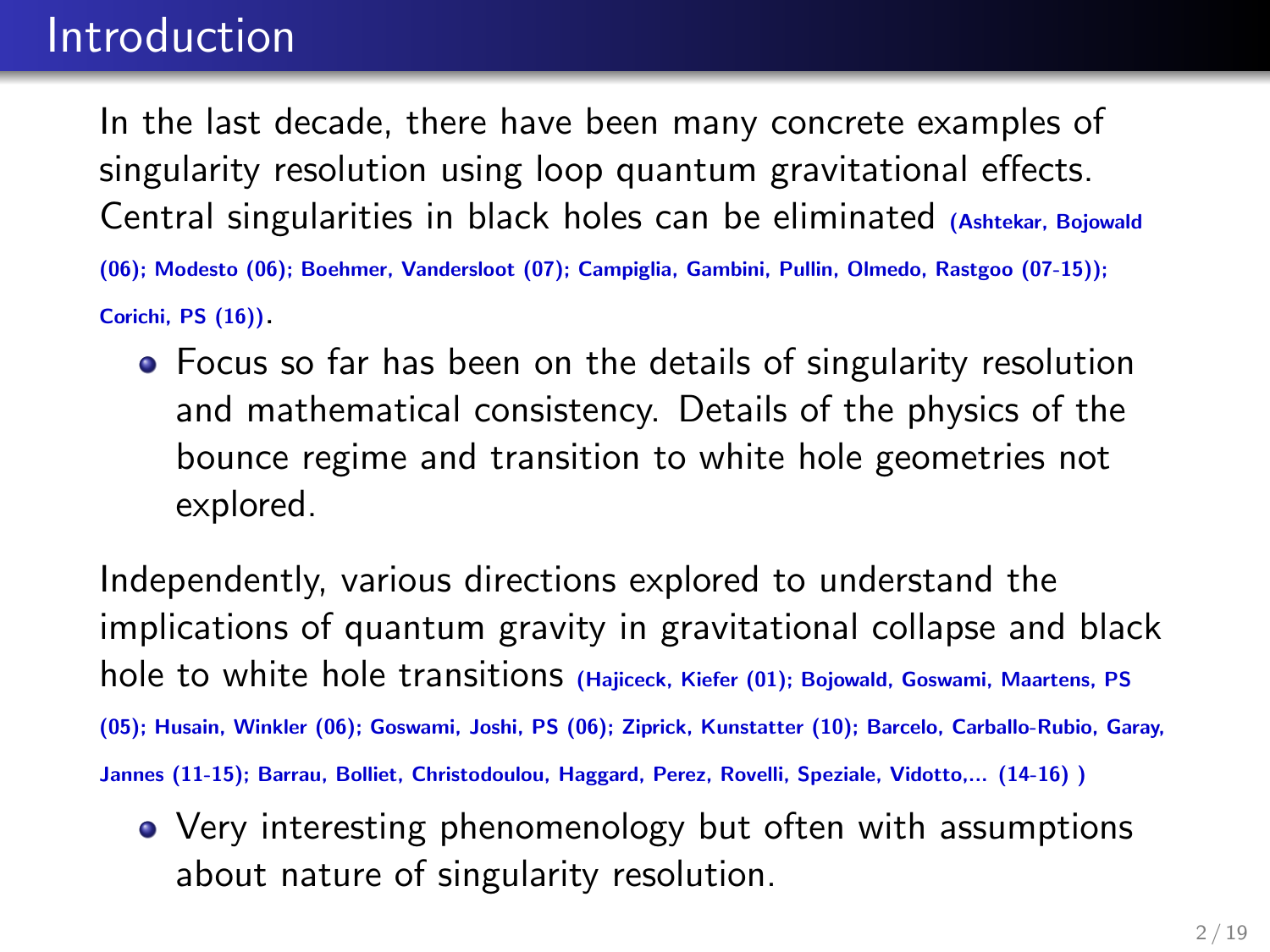# Understanding black hole to white hole transitions

• It is generally assumed, using isotropic LQC, that bounce is symmetric. This simplifying assumption does not hold for anisotropic and black hole spacetimes. For the only known model of loop quantization of Schwarzschild interior having consistent UV and IR limits and fiducial cell independence, white hole horizon highly asymmetric compared to parent black hole. How does the asymmetric bounce regime affect the time scales of black hole to white hole transitions?

• It is assumed that there is only one quantum gravity regime in the collapse. Is it really so? Or does the anisotropic evolution implies multiple distinct regimes?

• How do the details of the quantum gravitational regime affect conclusions about the transition times?

• Is there any mass dependence in time scales? Do tiny black holes behave the same way as larger black holes? Should size matter?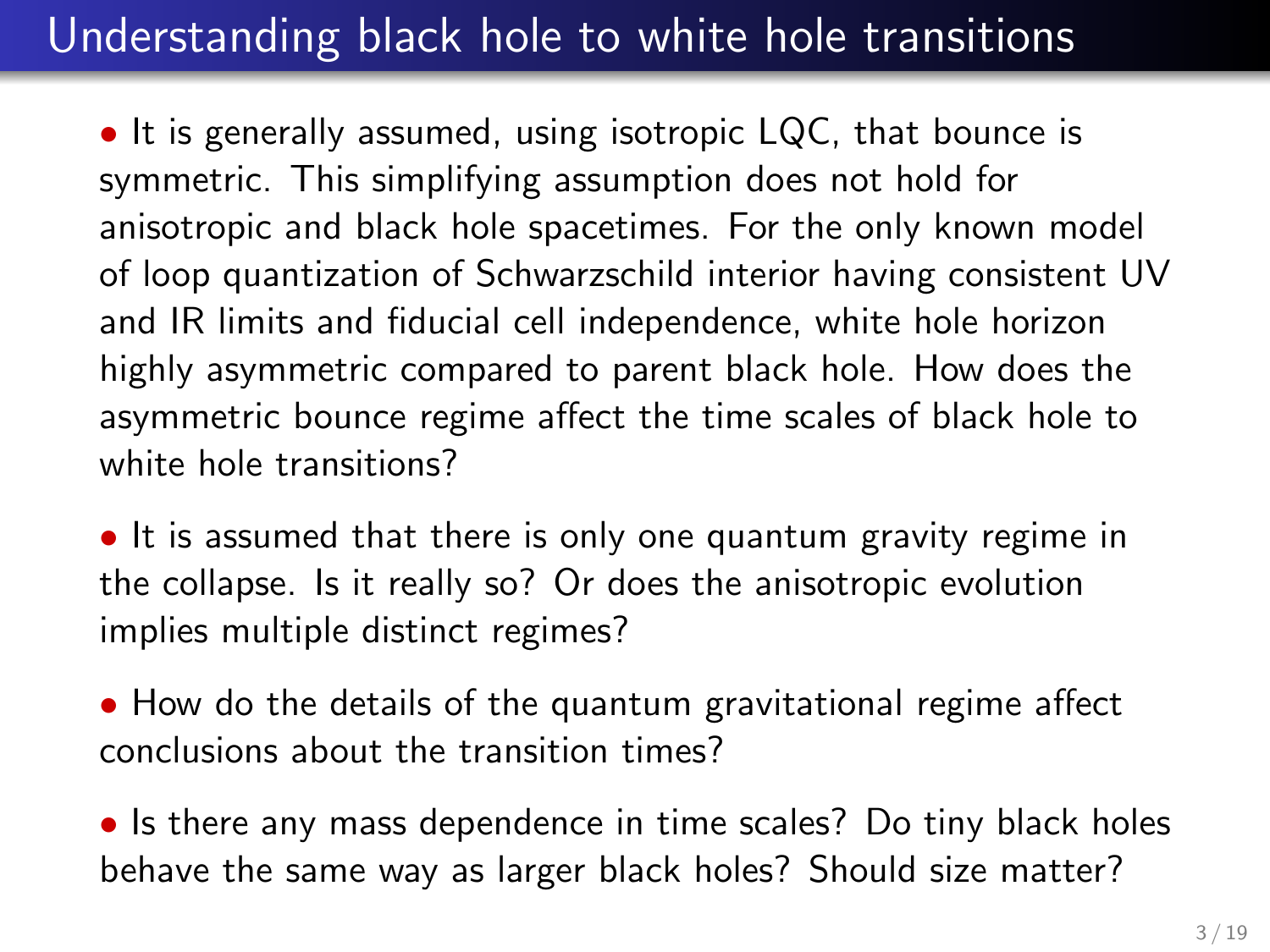#### **Goal**

Using a concrete quantized model of black hole interior understand details of quantum gravity regime and black hole to white hole transition. Insights on answers to above questions can help in making robust models and precise quantum gravity predictions.

Caveats: Exterior picture not available. Effective dynamics assumed (recent rigorous verification for Bianchi-I spacetime which has similar Hamiltonian structure (Diener, Joe, Megevand, PS (17))

# Outline:

- Loop quantization of Schwarzschild interior (Corichi, PS (16))
- Details of the quantum gravitational regime
- Transition times: Bounce time(s) for crossing quantum gravity regime/transition from interior BH to WH geometry; Delivery time from parent black hole to white hole horizon
- Mass (in)dependence and some implications
- **•** Summary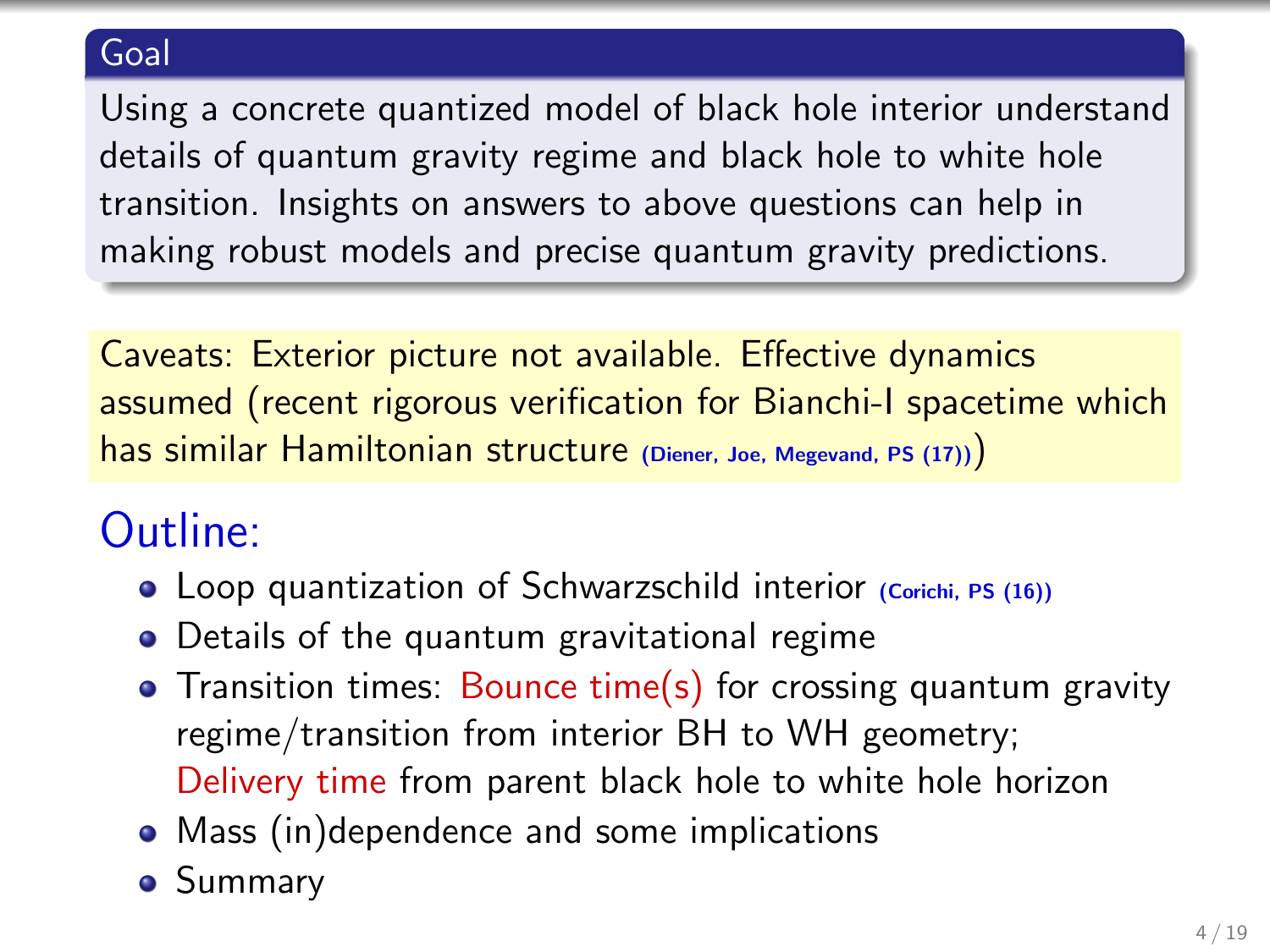### Schwarzschild interior

The interior can be described by a Kantowski-Sachs cosmological spacetime without matter. The spatial manifold has topology  $\mathbb{R}\times\mathbb{S}^2$ . Radius of  $\mathbb{S}^2$  associated with the Schwarzschild radius. A fiducial length scale  $L_0$  needed for coordinate x in R.

Using the symmetries, and imposing Gauss constraint, the connection and triads become:

$$
A^i_a \tau_i \, dx^a = \frac{c}{L_o} \tau_3 \, dx + b \tau_2 d\theta - b \tau_1 \sin \theta \, d\phi + \tau_3 \cos \theta \, d\phi
$$

$$
E_i^a \tau^i \frac{\partial}{\partial x^a} = p_c \tau_3 \sin \theta \frac{\partial}{\partial x} + \frac{p_b}{L_o} \tau_2 \sin \theta \frac{\partial}{\partial \theta} - \frac{p_b}{L_o} \tau_1 \frac{\partial}{\partial \phi}
$$

The connection and triad components are invariant under freedom to rescale coordinates and satisfy:  $\{c, p_c\} = 2G\gamma$ ,  $\{b, p_b\} = G\gamma$ 

However freedom to rescale fiducial length  $L<sub>o</sub>$  present. Under rescaling  $L_0 \to \alpha L_0$ ,  $p_c$  and b invariant, but  $c \to \alpha c$ ,  $p_b \to \alpha p_b$ . (Only Boehmer-Vandersloot and Corichi-Singh quantizations independent of this freedom).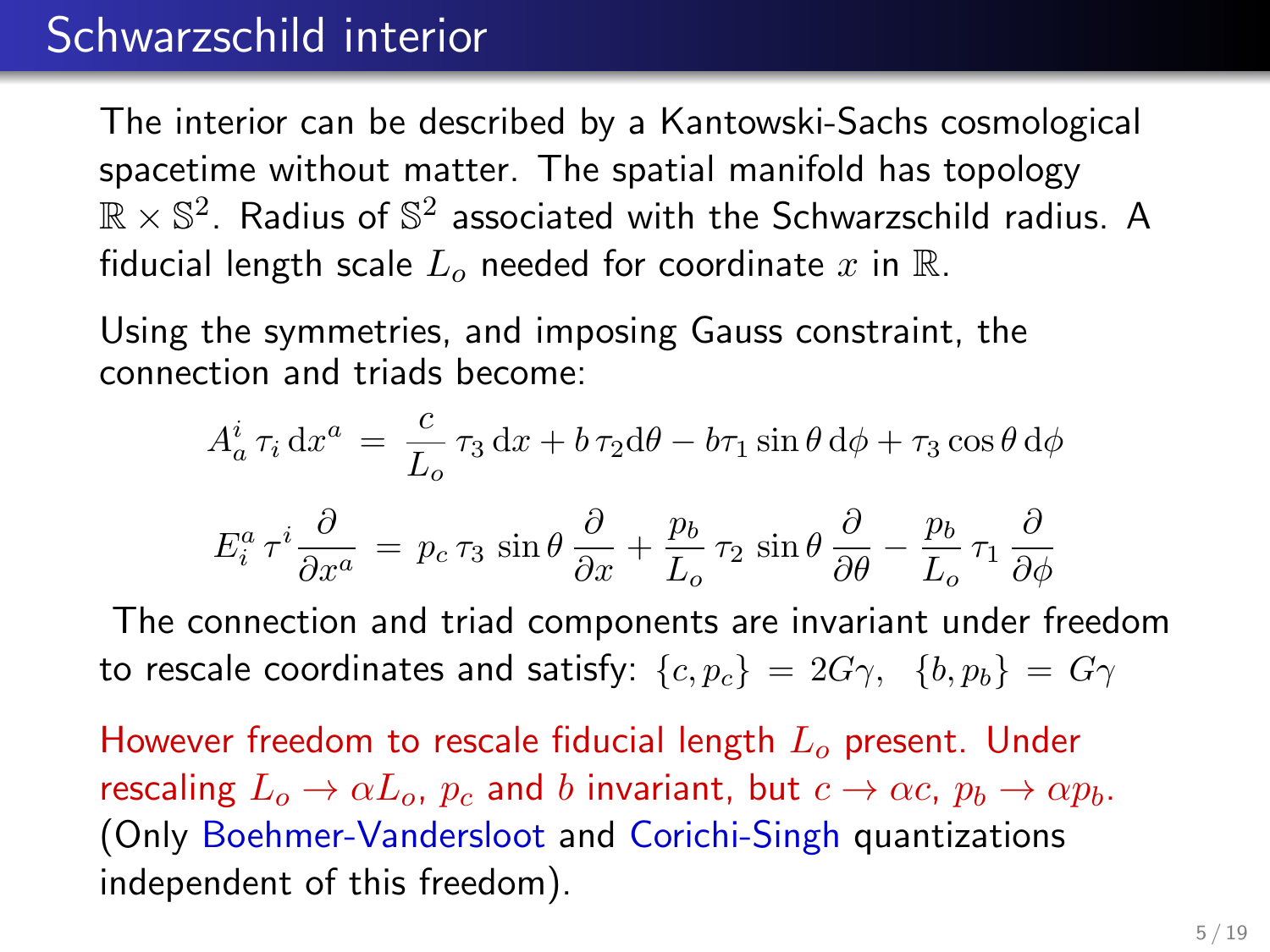Spacetime metric:

$$
ds^{2} = -N^{2}dt^{2} + \frac{p_{b}^{2}}{|p_{c}|L_{o}^{2}}dx^{2} + |p_{c}| (d\theta^{2} + \sin^{2}\theta d\phi^{2})
$$
  
where  

$$
\frac{p_{b}^{2}}{|p_{c}|L_{o}^{2}} = (2m/t - 1), \quad |p_{c}| = t^{2}
$$

Classical dynamics:

$$
\mathcal{H}_{\text{class}} = -\frac{N \text{sgn}(p_c)}{2G\gamma^2} \left( (b^2 + \gamma^2) \frac{p_b}{\sqrt{|p_c|}} + 2bc|p_c|^{1/2} \right)
$$

For lapse  $N = \gamma \text{sgn}(p_c) |p_c|^{1/2}/b$ , (for a black hole of mass  $m$ ):

$$
p_b(T) = 2mL_o e^T \sqrt{e^{-(T-T_o)} - 1}, \quad p_c(T) = 4m^2 e^{2T}
$$

$$
b(T) = \pm \gamma \sqrt{e^{-(T-T_o)} - 1} \quad \text{and} \quad c(T) = \mp \frac{\gamma L_o}{4m} e^{-2T}
$$

Horizon  $(T = 0)$ :  $p_b = 0$ ,  $p_c = 4m^2$ ; singularity at  $p_b = p_c = 0$ .

.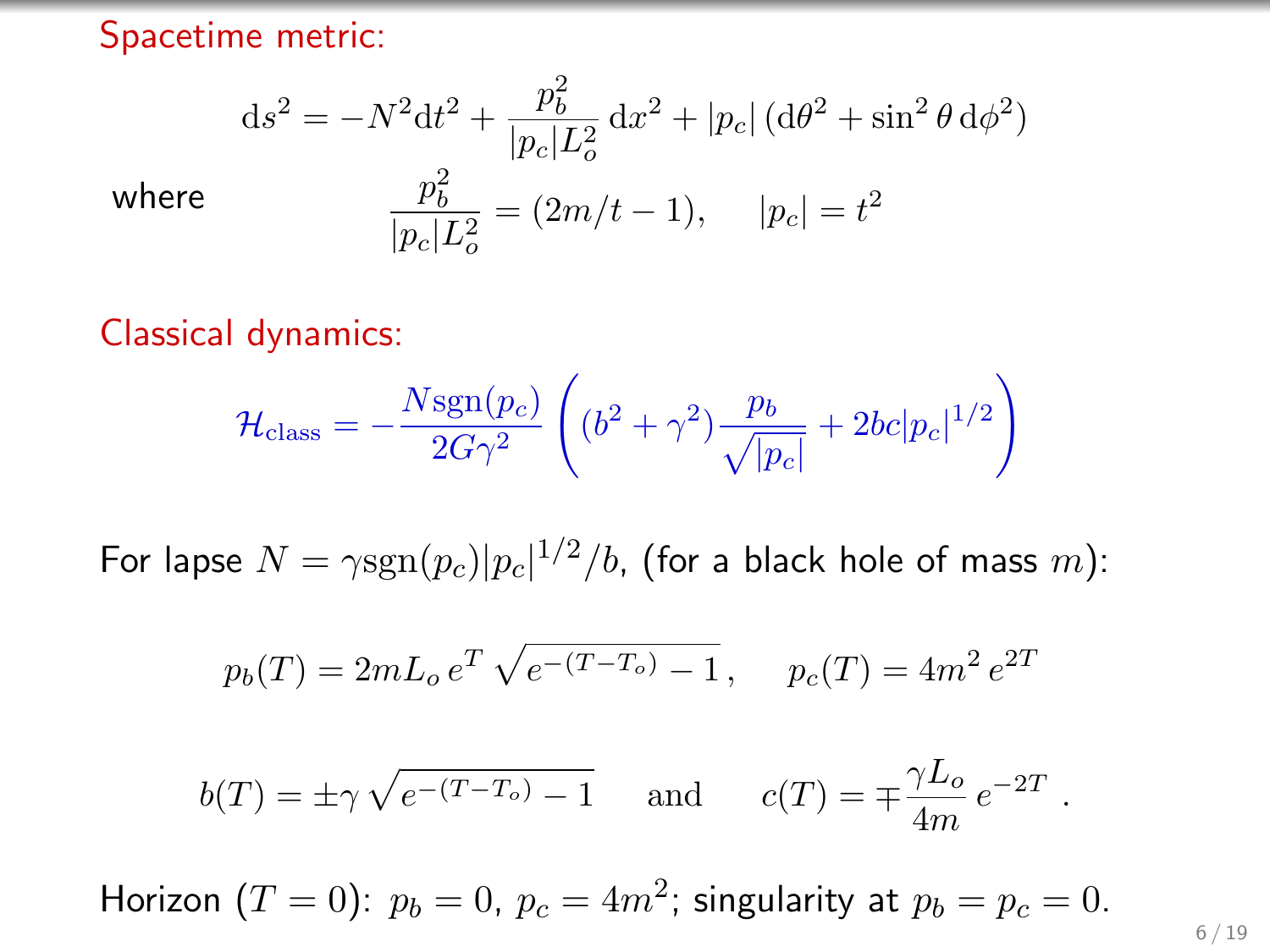# **Quantization**

Holonomies of connections  $b$  and  $c$  generate an algebra of almost periodic functions with elements:  $\exp(i(\mu b + \tau c)/2)$ . Kinematical Hilbert space:  $L^2(\mathbb{R}_{\text{Bohr}}, d\mu_b)$ .

Action of triad operators:

$$
\hat{p}_b \, |\mu, \tau \rangle = \frac{\gamma l_{\rm Pl}^2}{2} \, \mu \, |\mu, \tau \rangle, \quad \hat{p}_c \, |\mu, \tau \rangle = \gamma l_{\rm Pl}^2 \, \tau \, |\mu, \tau \rangle
$$

Classical Hamiltonian constraint:

$$
C_{\text{Ham}} = -\int d^3x \, e^{-1} \varepsilon_{ijk} E^{ai} E^{bj} (\gamma^{-2} F_{ab}^k - \Omega_{ab}^k)
$$

 $F^i_{ab}$  expressed in terms of holonomies over loops in  $x-\theta, \, x-\phi$ and  $\theta - \phi$  planes.

Departure from 'improved dynamics' by using fixed areas of loops. The edge of the loop along x direction has length  $\delta_c L_o$ , and the edges along  $\mathbb{S}^2$  have length  $2m\delta_b$ . Quantum geometry fixes eages along  $\beta$  = nave length  $2m\delta_b$ . Quant<br>minimum area of loops  $(\Delta = 4\sqrt{3}\pi \gamma l_{\rm Pl}^2)$ .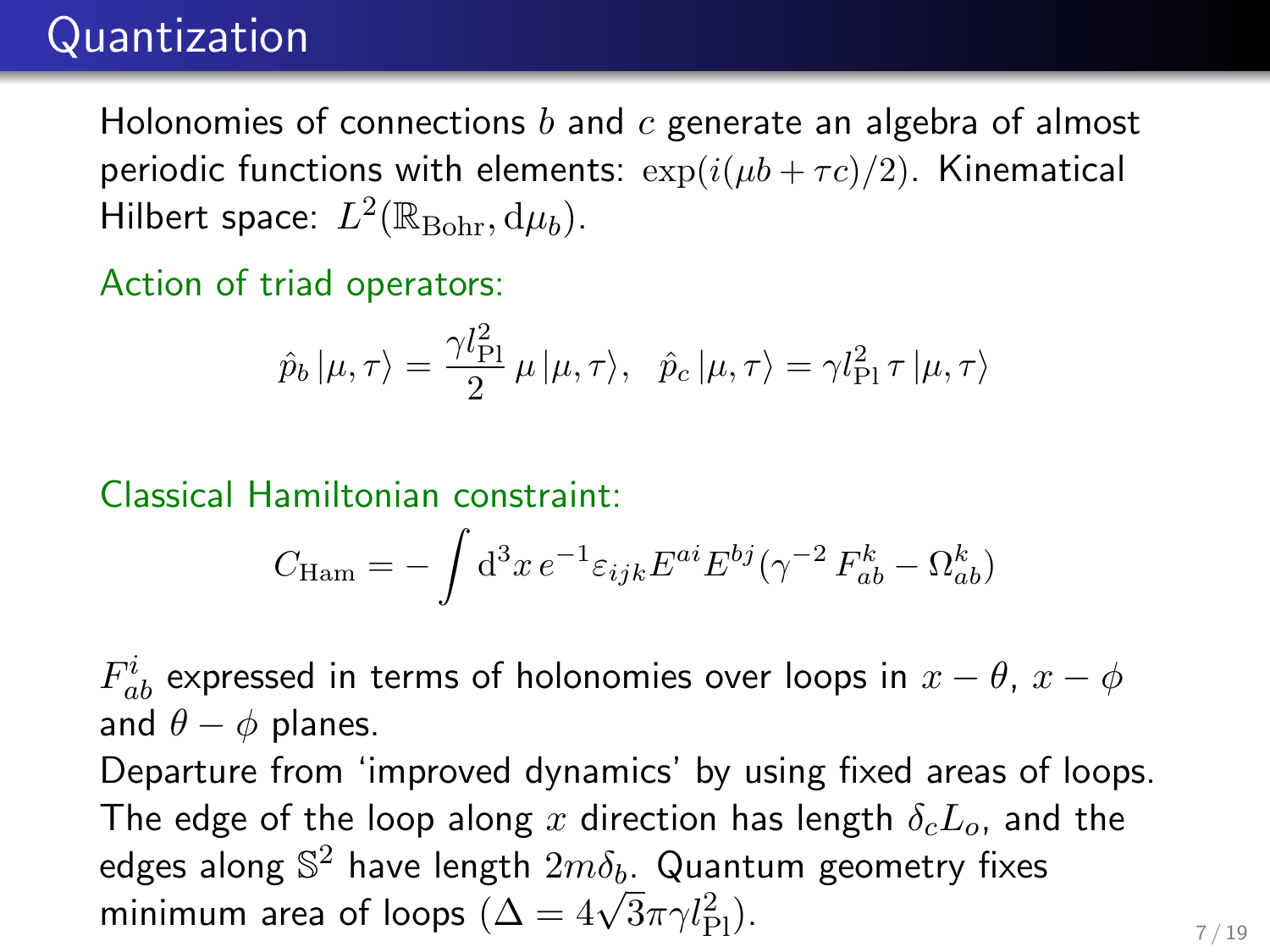### Quantum Hamiltonian constraint

Quantization results in an anisotropic difference equation with unequal spacings in volume  $V=4\pi |p_b||p_c|^{1/2}$ :

$$
\hat{C}\Psi(\mu,\tau) = \begin{bmatrix} \left(V_{\mu+\delta_b,\tau} - V_{\mu-\delta_b,\tau} + V_{\mu+3\delta_b,\tau+2\delta_c} - V_{\mu+\delta_b,\tau+2\delta_c}\right) \Psi(\mu+2\delta_b,\tau+2\delta_c) \\ + \left(V_{\mu-\delta_b,\tau} - V_{\mu+\delta_b,\tau} + V_{\mu+\delta_b,\tau-2\delta_c} - V_{\mu+3\delta_b,\tau-2\delta_c}\right) \Psi(\mu+2\delta_b,\tau-2\delta_c) \\ + \left(V_{\mu-\delta_b,\tau} - V_{\mu+\delta_b,\tau} + V_{\mu-3\delta_b,\tau-2\delta_c} - V_{\mu-\delta_b,\tau+2\delta_c}\right) \Psi(\mu-2\delta_b,\tau+2\delta_c) \\ + \left(V_{\mu+\delta_b,\tau} - V_{\mu-\delta_b,\tau} + V_{\mu-\delta_b,\tau-2\delta_c} - V_{\mu-3\delta_b,\tau-2\delta_c}\right) \Psi(\mu-2\delta_b,\tau-2\delta_c) \\ + \frac{1}{2} \left[ \left(V_{\mu,\tau+\delta_c} - V_{\mu,\tau-\delta_c} + V_{\mu+4\delta_b,\tau+\delta_c} - V_{\mu+4\delta_b,\tau-\delta_c}\right) \Psi(\mu+4\delta_b,\tau) \\ + \left(V_{\mu,\tau+\delta_c} - V_{\mu,\tau-\delta_c} + V_{\mu-4\delta_b,\tau+\delta_c} - V_{\mu-4\delta_b,\tau-\delta_c}\right) \Psi(\mu-4\delta_b,\tau) \right] \\ + 2(1 + 2\gamma^2 \delta_b^2)(V_{\mu,\tau-\delta_c} - V_{\mu,\tau+\delta_c}) \Psi(\mu,\tau) \left] / (2\gamma^3 \delta_b^2 \delta_c l_{\text{Pl}}^2) \right] \end{bmatrix}
$$
  
\n
$$
(\delta_b = \sqrt{\Delta}/2m \text{ and } \delta_c = \sqrt{\Delta}/L_o)
$$

Considering  $\tau$  as a clock, evolution occurs in steps  $2\delta_c$ . One can evolve across the central singularity at  $\tau = 0$  starting with initial conditions at  $\tau = 2n\delta_c$  and  $\tau = 2(n-1)\delta_c$ . Non-singular evolution.

Agreement with classical theory near the horizon.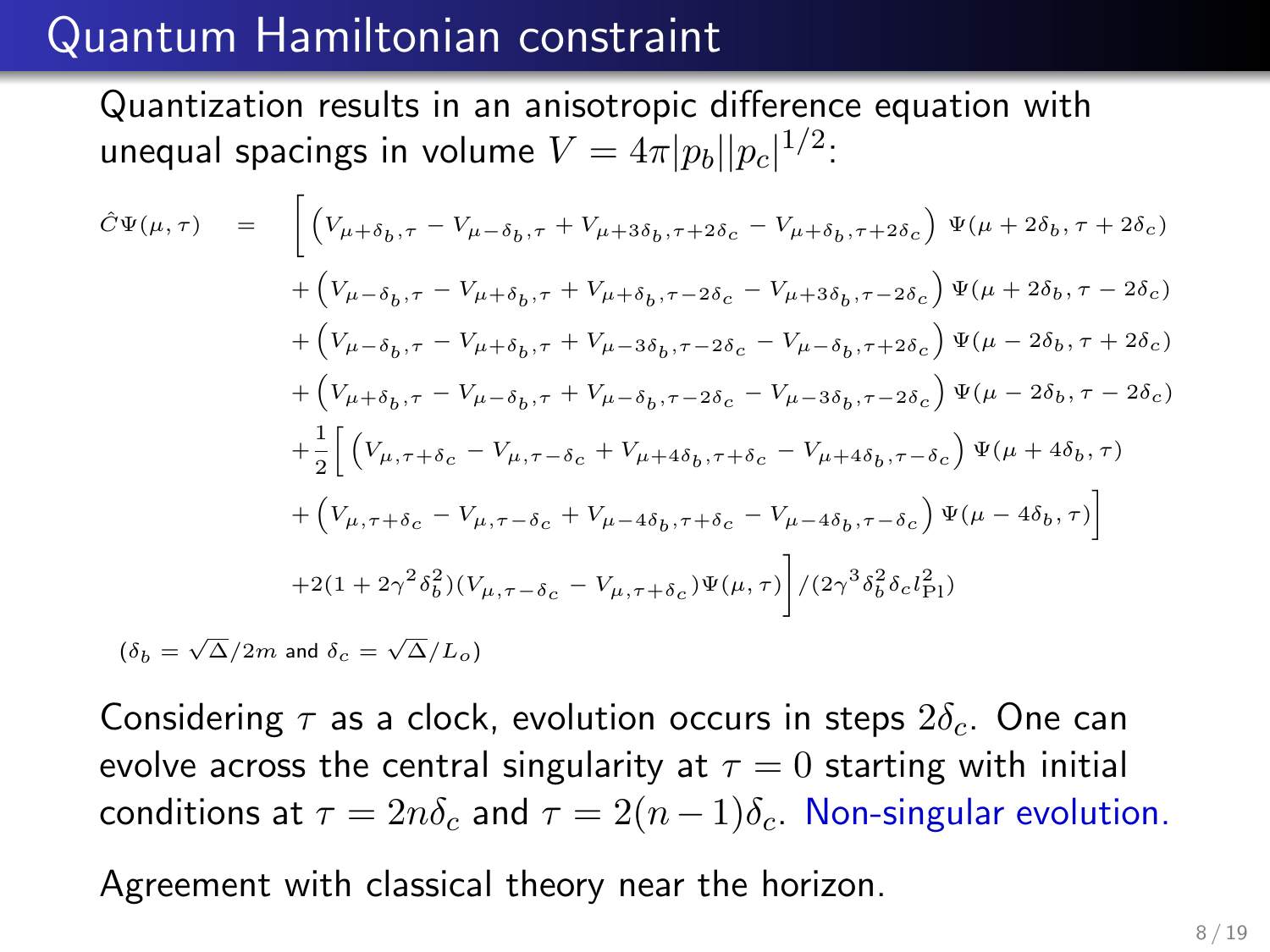### Effective dynamics

#### Effective Hamiltonian:

$$
\mathcal{H}_{\text{eff}} = -\frac{N \text{sgn}(p_c)}{2G\gamma^2} \left[ 2 \frac{\sin(\delta_c c)}{\delta_c} \frac{\sin(\delta_b b)}{\delta_b} |p_c|^{1/2} + \left( \frac{\sin^2(\delta_b b)}{\delta_b^2} + \gamma^2 \right) p_b |p_c|^{-1/2} \right]
$$

Using lapse  $N = \gamma \text{sgn}(p_c) |p_c|^{1/2} \delta_b / \sin(\delta_b b)$ , Hamiltonian dynamics yields:

$$
b(T) = \pm \frac{1}{\delta_b} \cos^{-1} \left[ b_o \tanh\left(\frac{1}{2} \left( b_o T + 2 \tanh^{-1}(1/b_o) \right) \right) \right]
$$
  
with 
$$
b_o = (1 + \gamma^2 \delta_b^2)^{1/2}
$$

$$
c(T) = \frac{2}{\delta_c} \tan^{-1} \left( \mp \frac{\gamma L_o \delta_c}{8m} e^{-2T} \right), \qquad p_c(T) = 4m^2 \left( e^{2T} + \frac{\gamma^2 L_o^2 \delta_c^2}{64m^2} e^{-2T} \right)
$$

$$
p_b(T) = -2 \frac{\sin(\delta_c c)}{\delta_c} \frac{\sin(\delta_b b)}{\delta_b} \frac{|p_c|}{\frac{\sin^2(\delta_b b)}{\delta_b^2} + \gamma^2}
$$

Modified Hamilton's equations yield a minimum allowed value of  $p_c$ :  $p_{c (min)} = \gamma \Delta^{1/2} m$ . Central singularity replaced by bounces.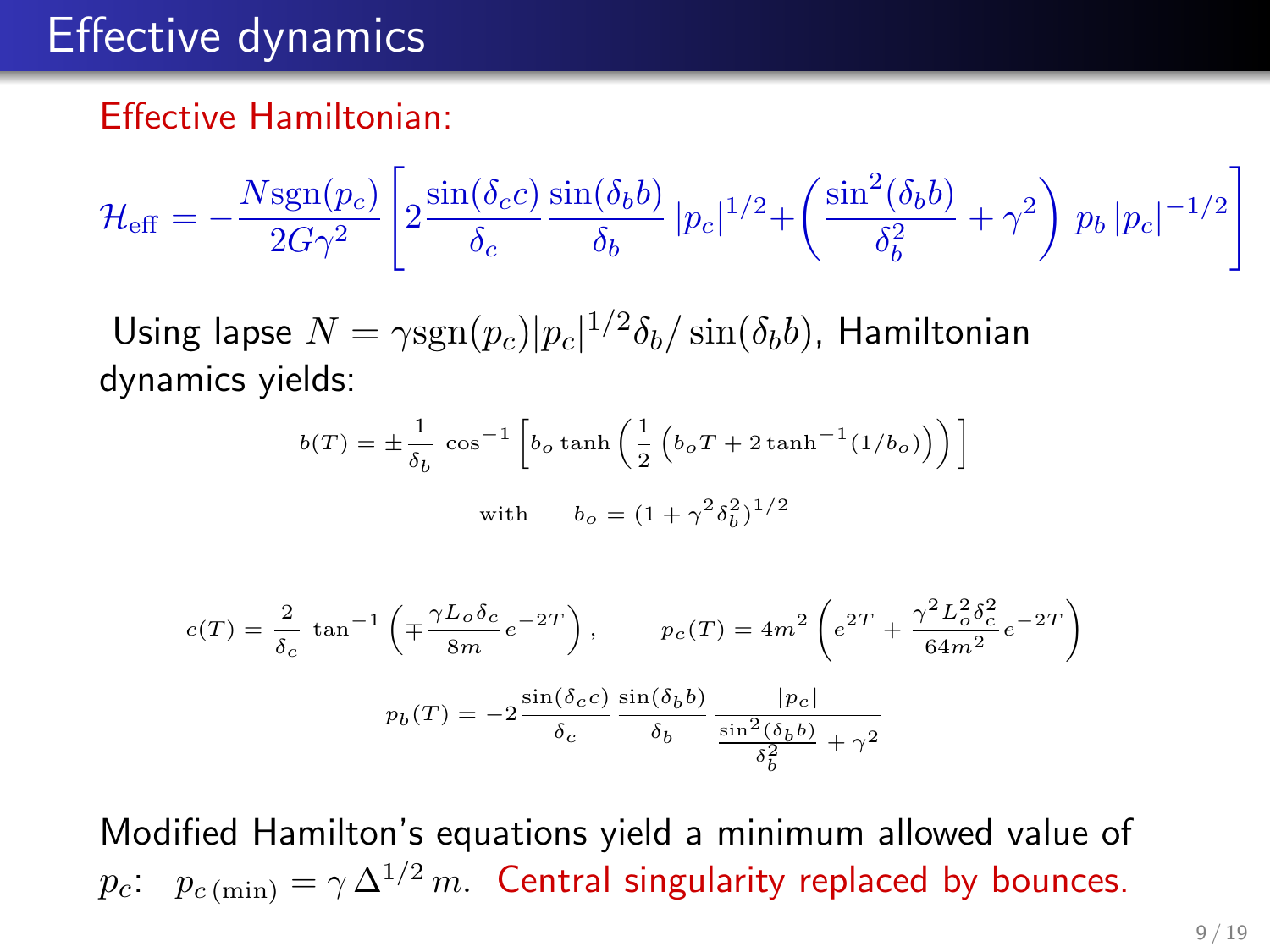Important features:

- Recovery of GR at infra-red scales
- Bounce of  $p_b$  and  $p_c$  at well defined scales
- Independence from fiducial length scale  $L_0$

No other loop quantization of Schwarzschild interior shares all these features.

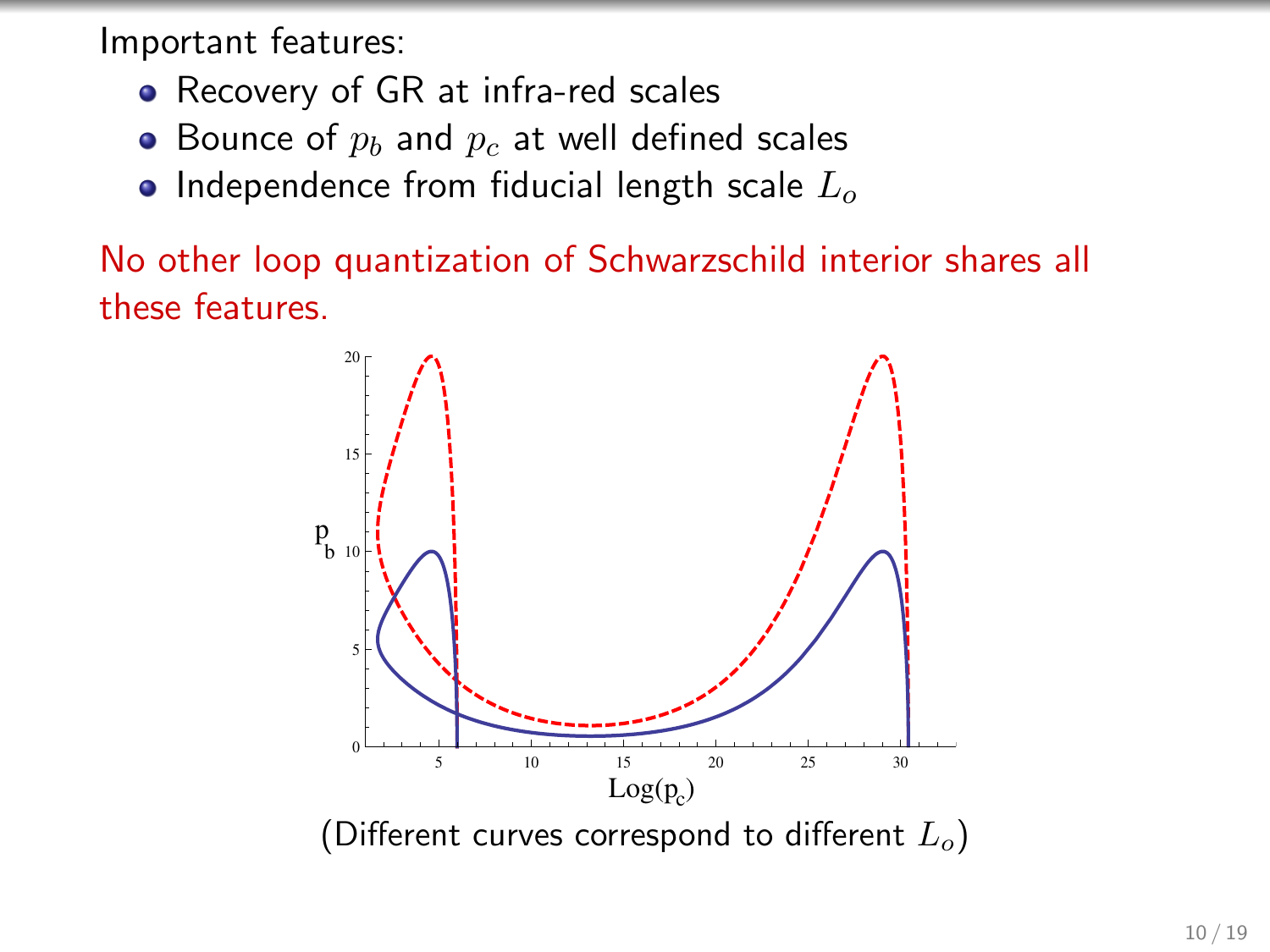The final white hole mass is approximately a quartic power of the initial black hole mass.



Bounce turns out to be highly asymmetric due to anisotropic shear.

Such an asymmetry common in all anisotropic models in LQC. Examples: Kasner transitions in Bianchi-I spacetime  $(Gupt, PS (11)),$ No white holes in Boehmer-Vanderloot quantization (Dadhich, Joe, PS (15))  $etc.$  11 / 19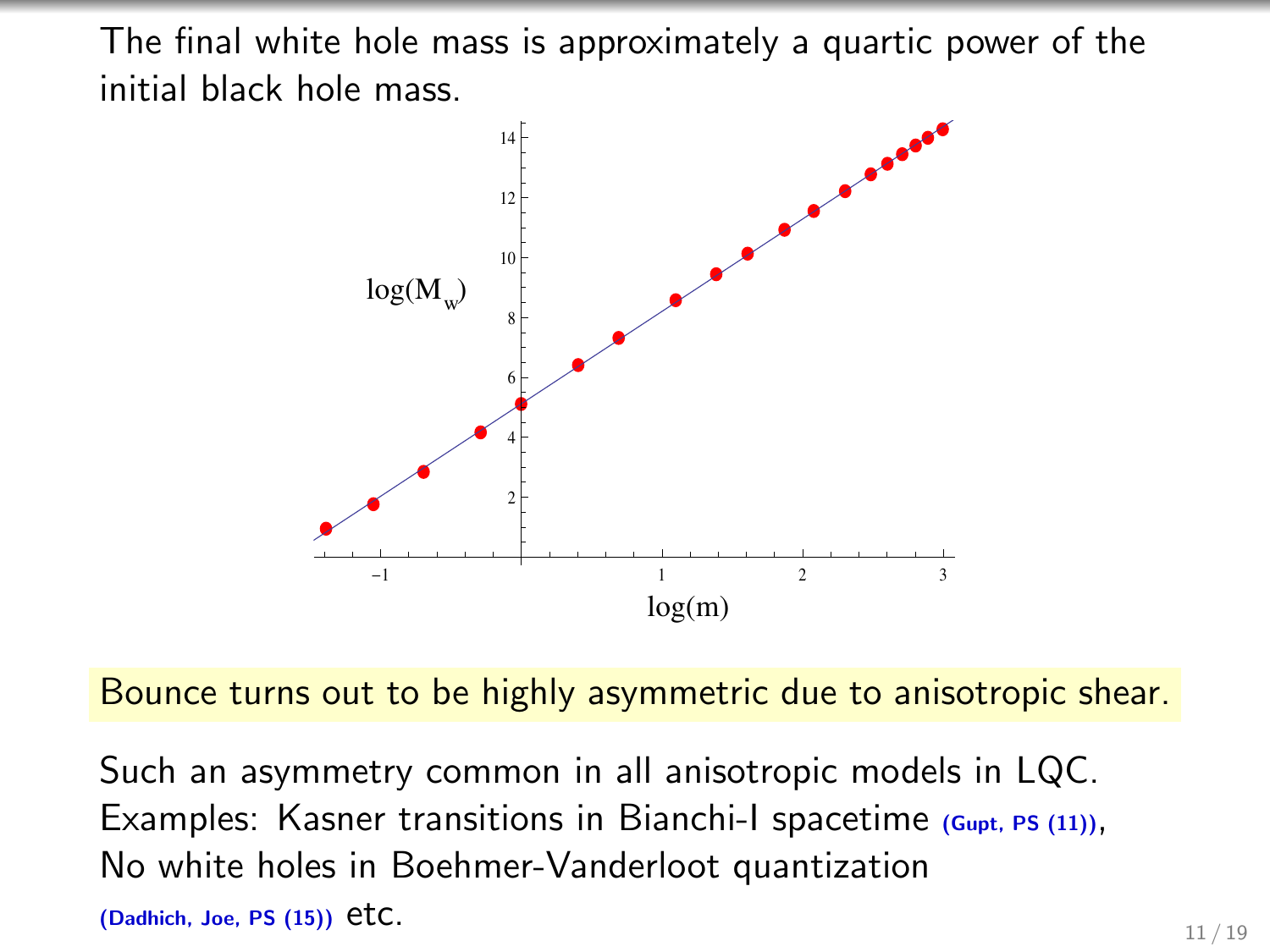# A closer look at quantum gravitational regime(s)

Differences between classical and effective Hamiltonian due to

$$
c \to \frac{\sin(\delta_c c)}{\delta_c}, \quad b \to \frac{\sin(\delta_b b)}{\delta_b}
$$

Quantum regime can be characterized by relative departure of  $\sin(\delta_b b)/\delta_b$  from classical b, and of  $\sin(\delta_c c)/\delta_c$  from classical c.

Most significant non-perturbative effects contained in regime when relative difference greater than 1%.



Effective dynamics matches the black hole and white solutions symmetrically in time  $T$ . Quantum regime bridges two classically disjoint classical geometries. 12/19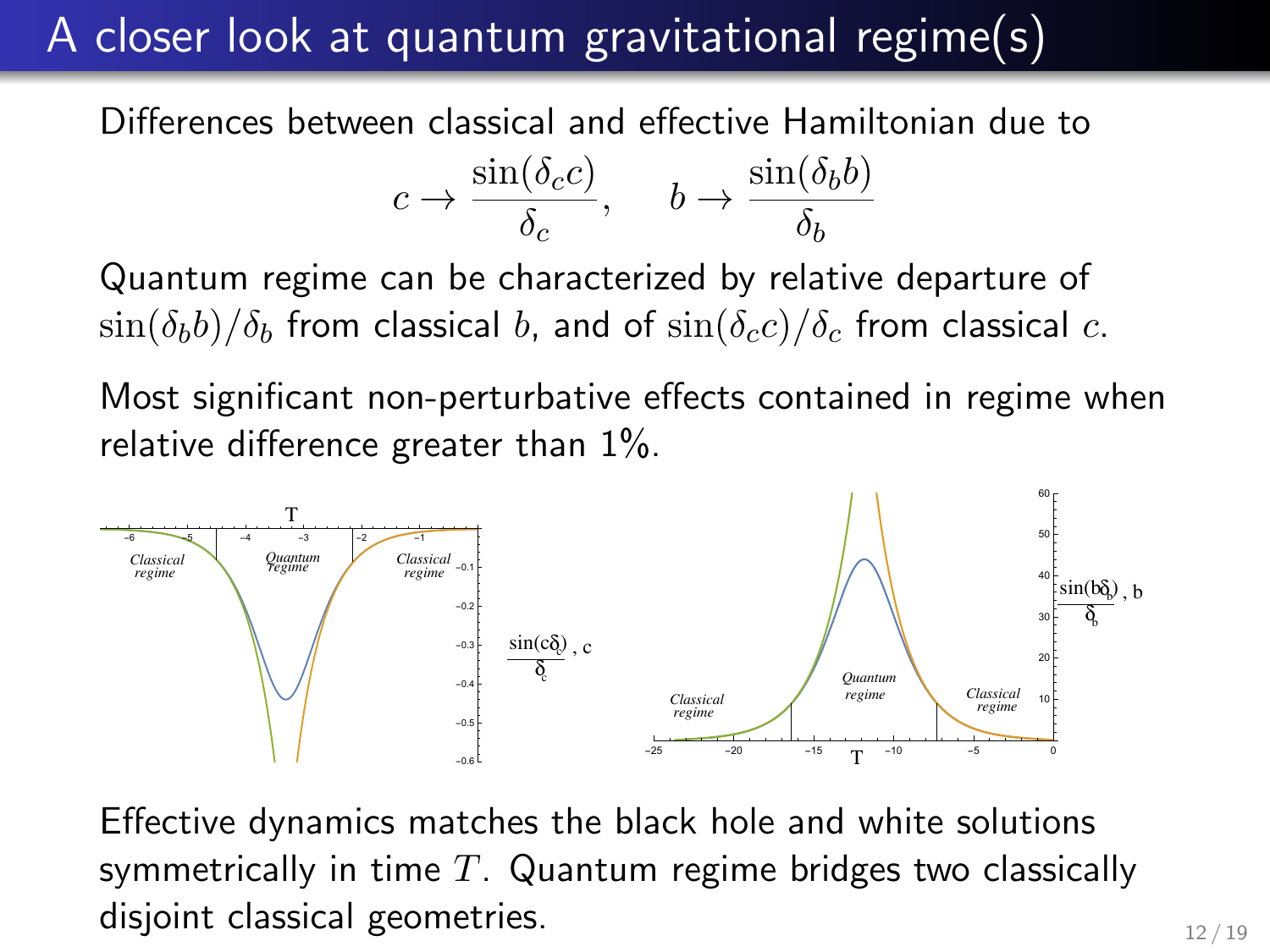## Some observations from the quantum regimes

- Black holes of mass less than  $m = 0.7$  are already quantum from the horizon.
- Generally there are two distinct quantum gravitational regimes. The departures of  $\sin(\delta_c c)/\delta_c$  from classical connection c begin and end quickly in comparison to departures of  $\sin(\delta_b b)/\delta_b$  from classical connection b.
- For some time, the effective geometry is a mixture of classical black hole and white hole geometries. In this period, quantum regime in  $c$  has passed and that in  $b$  is yet to begin.
- **•** Quantum regime in b very asymmetric in proper time  $\tau$ . Very short regime in the quantum black hole geometry, but a very long regime in quantum white hole geometry.

For a black hole of mass  $m = 50$ : Time to cross quantum regime in  $c \approx 3.6$  Planck seconds Time to cross quantum regime in  $b: \approx 37000$  Planck seconds (Only 126 Planck seconds to reach bounce from black hole horizon) Time to white hole horizon:  $\approx 1.36 \times 10^{12}$  Planck seconds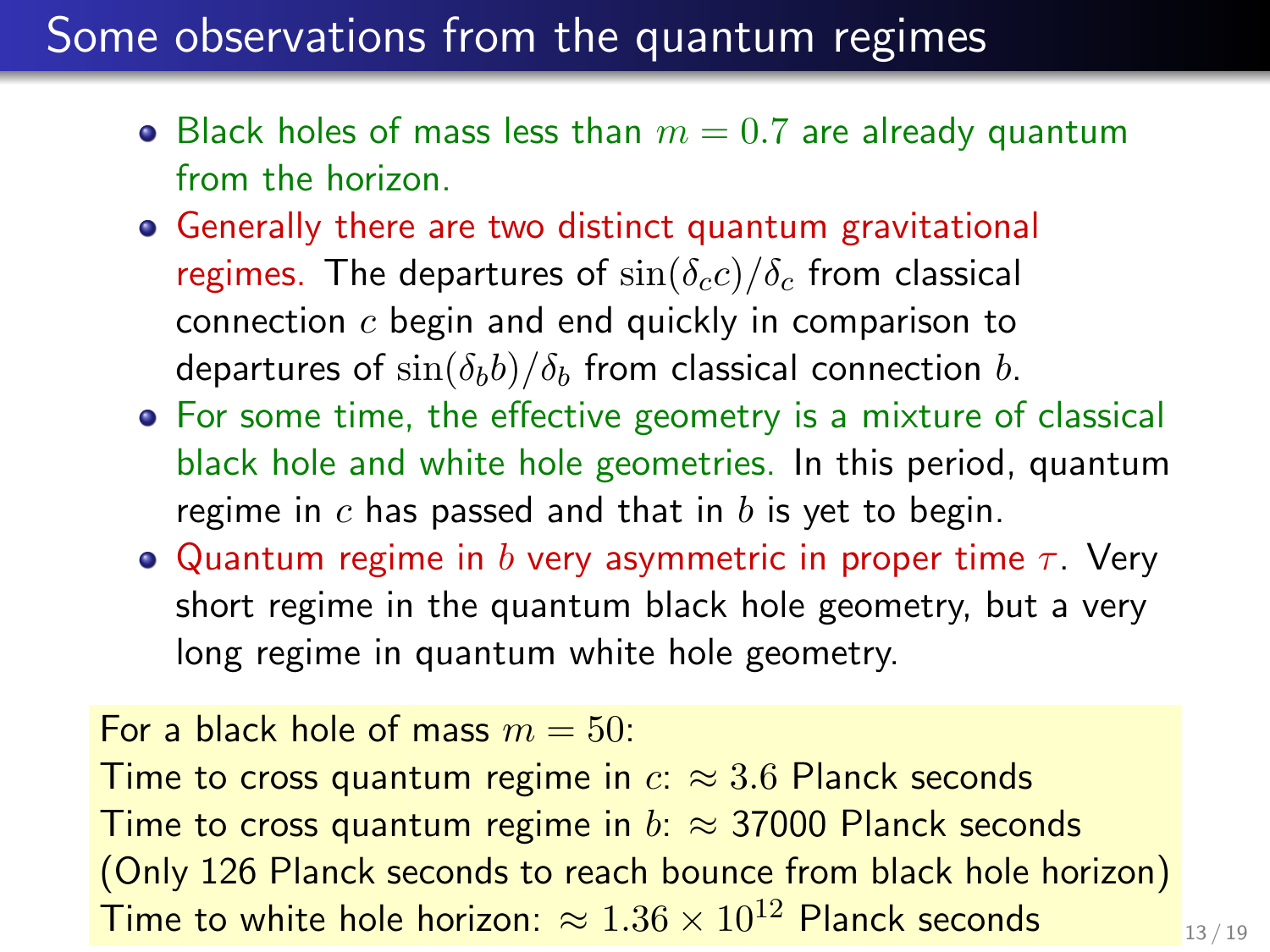## Transition times

The detailed picture of the bounce(s) in the Schwarzschild interior lead us to identifying three different transition times:

- Bounce time to cross quantum regime in  $c$   $(\tau^c_B)$
- Bounce time to cross quantum regime in  $b$ , into white hole geometry  $(\tau_{B}^{b})$
- Time to form the white hole horizon. (Delivery time,  $\tau_D$ , from the observable parent black hole to the observable offspring white hole)

(In literature so far, no such clear demarcation because bounce assumed to be symmetric and quantum gravity regime not probed).

Quantum regime (or the bounce regime) significantly dominated by  $\tau_B^b$ . This time also directly linked to white hole geometry formation. Its properties determine the features of the 'bounce time' through the quantum gravitational regime.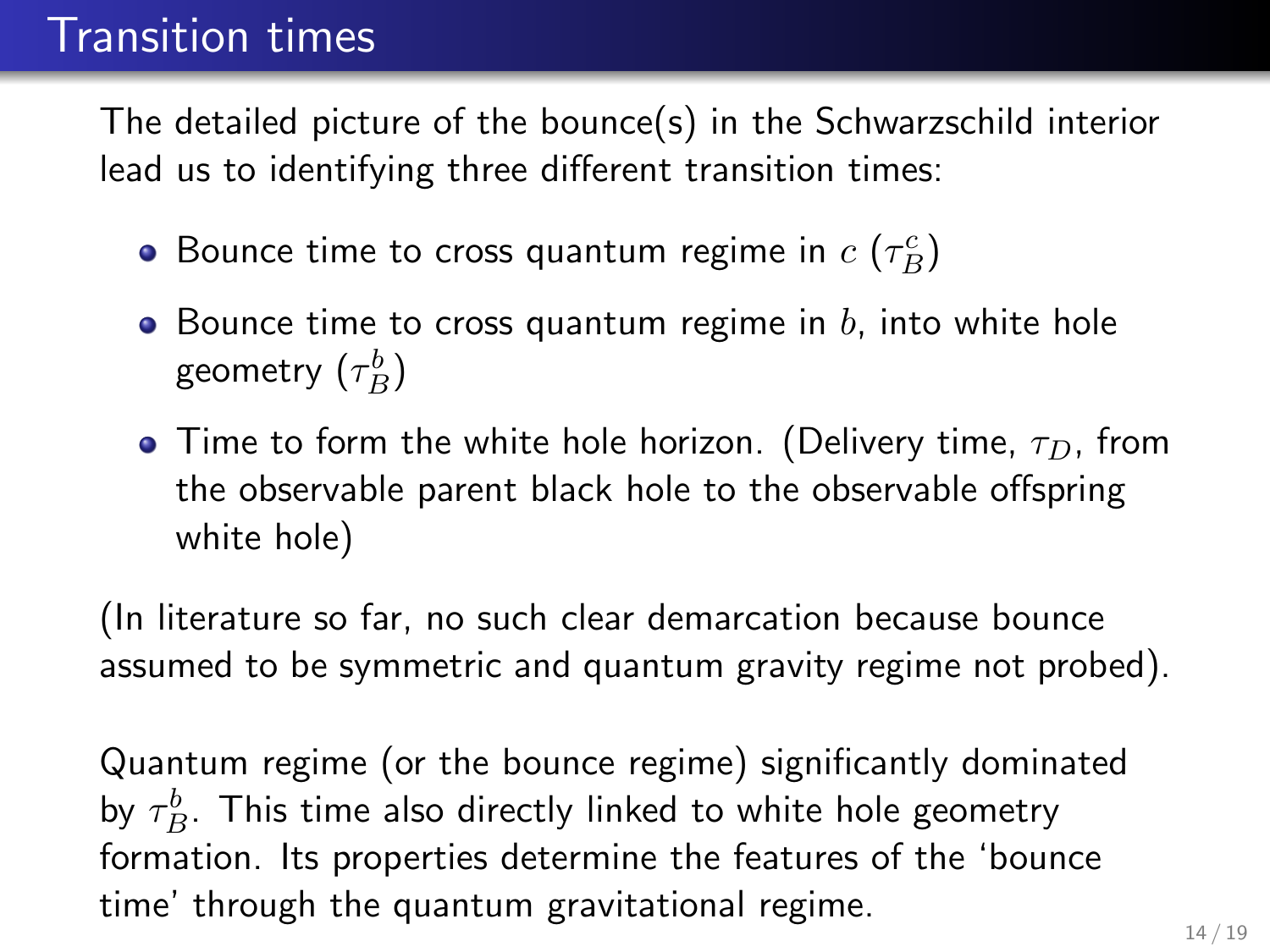# How do bounce times change with mass of the black hole?

#### Size matters!

Depending on whether the black hole has mass close to Planck scale or is much larger, bounce time can be quite different.

Bounce times to cross quantum gravity regime in connection  $c$  and in connection  $b$  have different qualitative behavior.



When Schwarzschild radius approaches underlying quantum gravitational discreteness determined by area gap, mass dependence becomes important in quantum gravity regimes.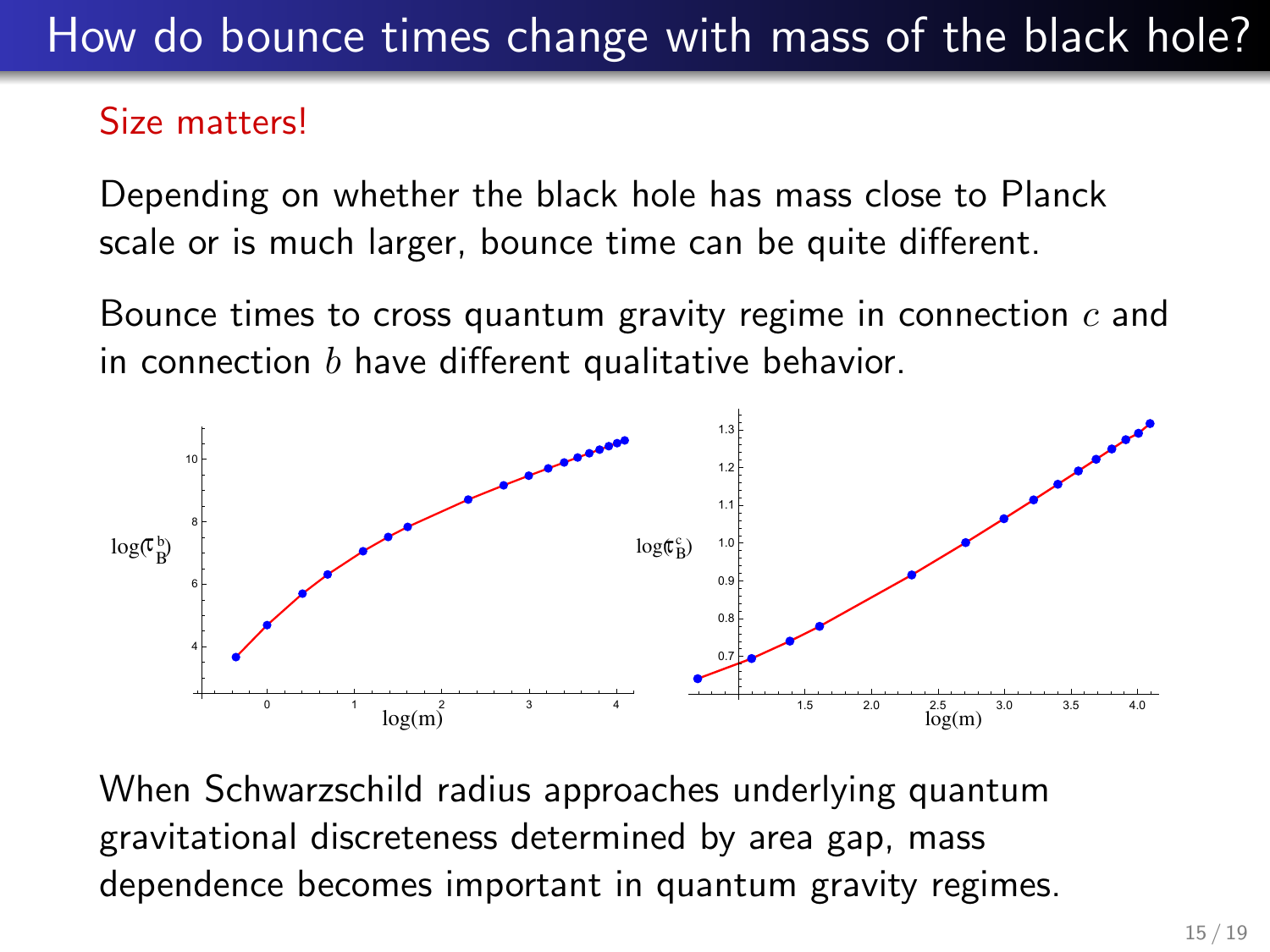Different quantum gravity regimes have strikingly different dependence on mass of the black hole.



Proper time for bounce scales exactly as  $m$  for large black holes  $(\forall m \geq 10)$  (universal relationship). It scales roughly as  $m^2$  for Planck size black holes  $(m \sim 0.7 - 5)$ 

Proper time for quantum gravity regime in  $c$  scales roughly as  $m^{0.22}$  for large black holes. Weak growth in scaling as mass increases.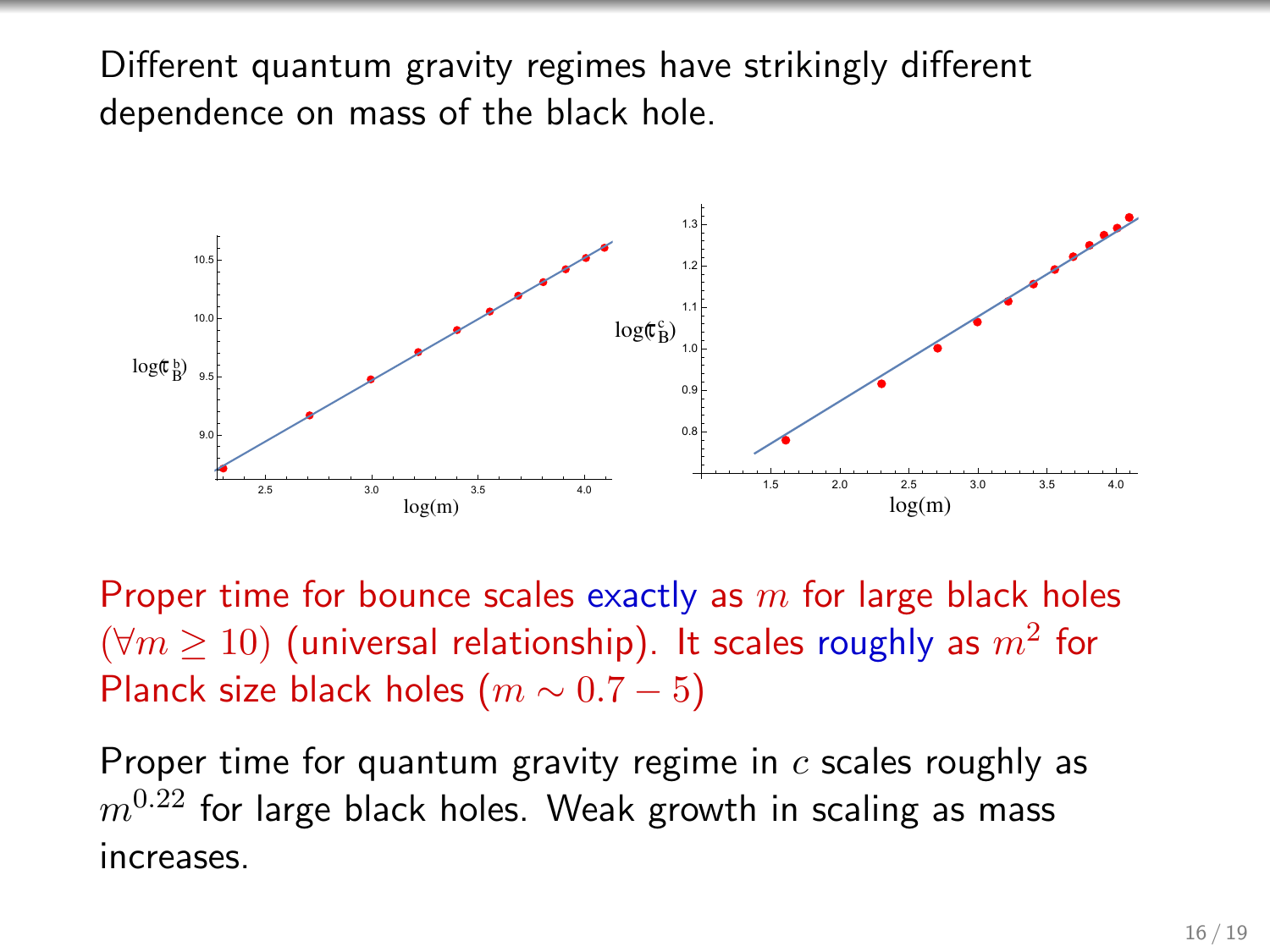Unlike the bounce times which depend on mass of the black hole, a universal behavior is found for delivery time.



Delivery time scales exactly as  $m^5$  for black holes of all masses, from very Planckian to large masses.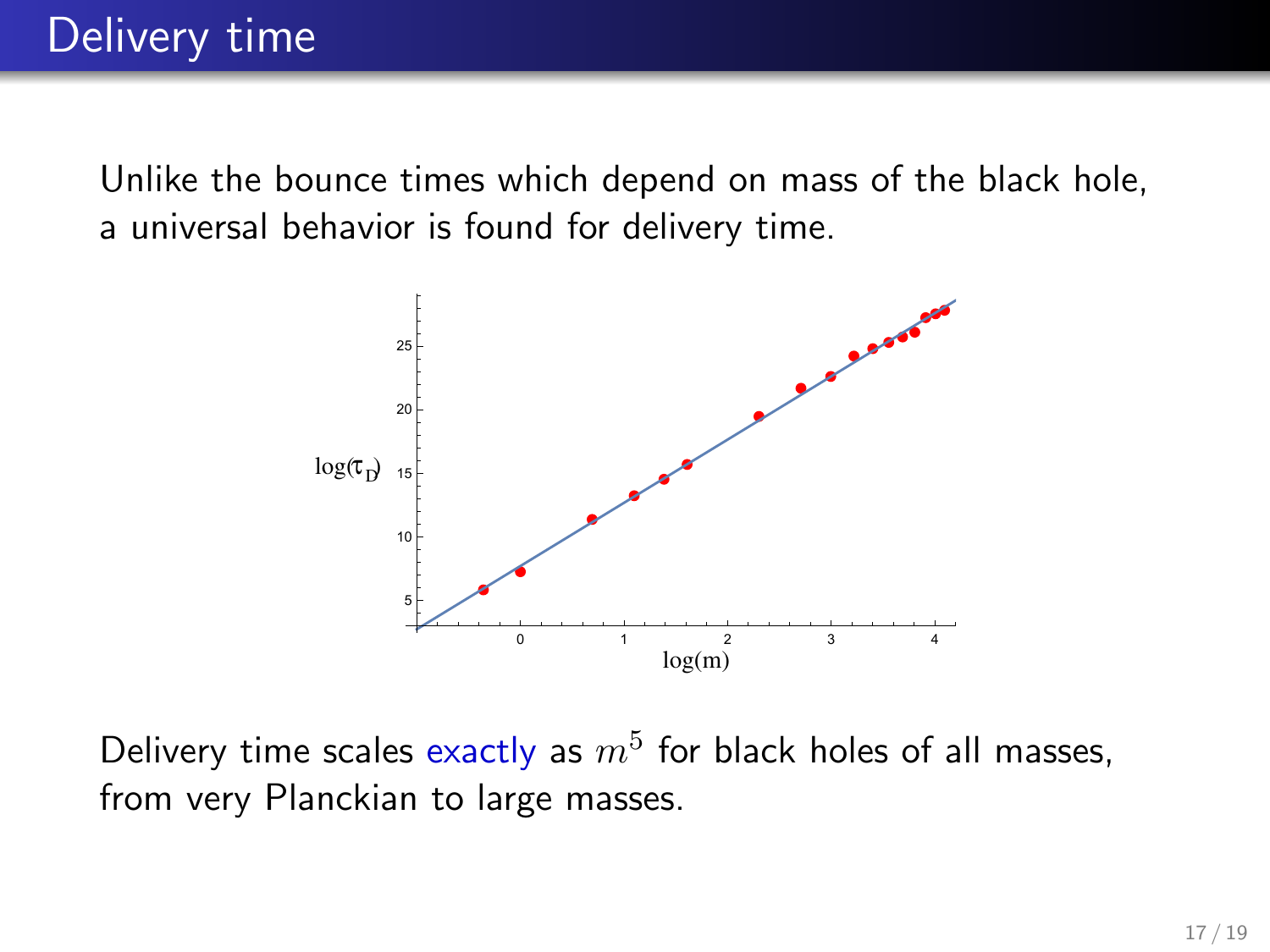# Some implications

- Bounce time for large masses surprisingly same as the one found by Barcelo, Carballo-Rubio, Garay and Jannes (14) using heuristic ideas of propagation of non-perturbative effects.
- Bounce time for small masses has same relationship as proposed in Planck stars by Haggard and Rovelli (15).
- Bounce time from classical black hole geometry to white hole geometry in the interior always less than Hawking evaporation time  $\tau_H$ .
- **•** For large black holes, delivery time much larger than  $\tau_H$ . For an external observer a black hole horizon completely disappears long before a white hole horizon forms. White holes would appear in the universe without any traces of their parent black holes. A baby universe from no where!
- If a black hole has mass  $m \lesssim 1$  then delivery time can be much smaller than Hawking evaporation time. Planck scale black holes explode before they can evaporate!